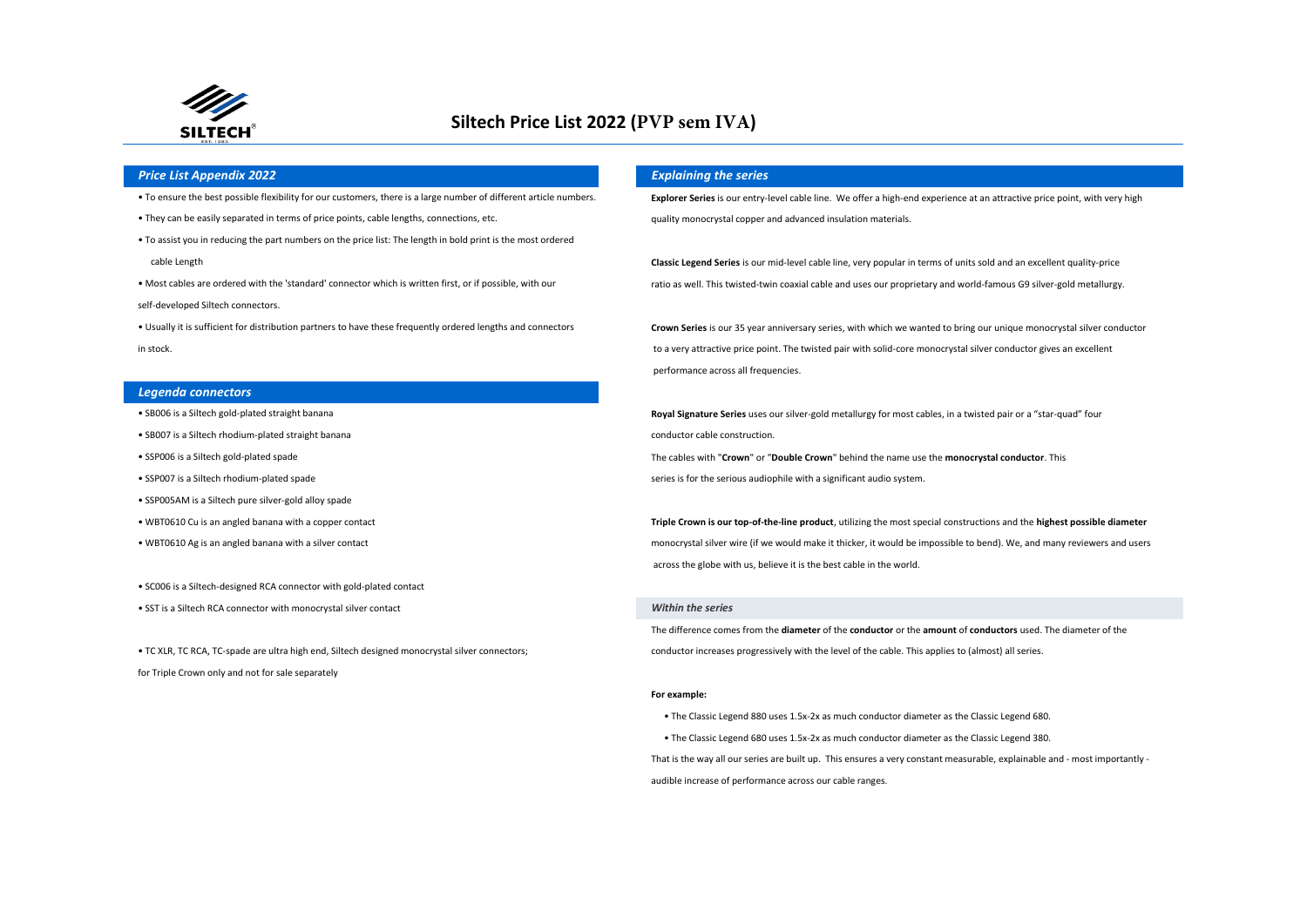## 2022-02 Siltech Retail Price List (PVP sem IVA) Page 2 of 6

| <b>Siltech Explorer Series</b> |                         |                          |                    |          |        |          | <b>Bold</b> = $most$ sold |                      | PVP Sem IVA)              |
|--------------------------------|-------------------------|--------------------------|--------------------|----------|--------|----------|---------------------------|----------------------|---------------------------|
| <b>Interconnect cables</b>     | connector in            | connector out            | 1m set             | 1.5m set | 2m set | 2.5m set | 3m set                    | $+0.5m$ set          | note                      |
| Explorer 90i                   | <b>Explorer RCA</b>     | Explorer RCA             | € 324              | € 374    | €424   | €474     | € 524                     | € 50                 | High Purity Mono X-tal Cu |
| Explorer 90i                   | Siltech RCA SC006       | Siltech RCA SC006        | €424               | €474     | € 524  | € 574    | € 624                     | € 50                 | High Purity Mono X-tal Cu |
| Explorer 180i                  | <b>Explorer RCA</b>     | Explorer RCA             | € 399              | €499     | € 599  | € 699    | €799                      | € 100                | High Purity Mono X-tal Cu |
| Explorer 180i                  | Siltech RCA SC006       | Siltech RCA SC006        | € 499              | € 599    | € 699  | € 799    | € 899                     | € 100                | High Purity Mono X-tal Cu |
| Explorer 180ix                 | XLR                     | XLR                      | €449               | € 549    | € 649  | €749     | € 849                     | € 100                | High Purity Mono X-tal Cu |
|                                |                         |                          |                    |          |        |          |                           |                      |                           |
| Loudspeaker cables             | connector in            | connector out            |                    |          | 2m set | 2.5m set | 3m set                    | $+0.5m$ set          | note                      |
| Explorer 90L                   | Explorer spade / banana | Explorer spade / banana  |                    |          | €749   | €849     | €949                      | € 100                | High Purity Mono X-tal Cu |
| Explorer 180L                  | Explorer spade / banana | Explorer spade / banana  |                    |          | €999   | €1.199   | € 1.399                   | € 200                | High Purity Mono X-tal Cu |
|                                |                         |                          |                    |          |        |          |                           |                      |                           |
| Power cables                   | connector in            | connector out            | 1m pce             | 1.5m pce | 2m pce | 2.5m pce | 3.0m pce                  | $+0.5m$              | note                      |
| Explorer 270 P                 | AC EUR/UK/US            | IEC 10A / 16A            | € 299              | € 349    | € 399  | €449     | €499                      | € 50                 | High Purity Mono X-tal Cu |
|                                |                         |                          |                    |          |        |          |                           |                      |                           |
| <b>Power blocks</b>            | connector in            | connector out            |                    |          |        |          |                           | retail price / piece | note                      |
| Octopus Signature Eight Cu     | IEC 16A                 | AC EUR / UK / US outlets |                    |          |        |          |                           | € 1.979              | pure OFC copper wired     |
|                                |                         |                          |                    |          |        |          |                           |                      |                           |
| Digital cables                 | connector in            | connector out            | 1 <sub>m</sub> pce | 1.5m pce | 2m pce | 2.5m pce | 3.0m pce                  | $+0.5m$              | note                      |
| Explorer 45USB                 | USB type A              | USB type B               | € 299              | € 389    | €479   | € 569    | € 659                     | € 90                 | High Purity Mono X-tal Cu |

| <b>Explorer Basic bulk cables</b> | min. spool length [m] | retail price/spool |                                                                               | The unique barrels and nylon braid are not for sale |
|-----------------------------------|-----------------------|--------------------|-------------------------------------------------------------------------------|-----------------------------------------------------|
| Explorer 270 P Basic              | 50                    | € 2.360            |                                                                               | High Purity Mono X-tal Cu                           |
| Explorer 90 i Basic               | 50                    | € 2.000            | High Purity Mono X-tal Copper bulk cable only. Explorer 'Basic' printed cable | High Purity Mono X-tal Cu                           |
| Explorer 90 L Basic               | 50                    | € 4.000            | without barrels, without connectors and without nylon braid.                  | High Purity Mono X-tal Cu                           |
| Explorer 180 i Basic              | 50                    | € 4.000            |                                                                               | High Purity Mono X-tal Cu                           |
| Explorer 180 ix Basic             | 50                    | € 4.000            | The unique barrels and nylon braid are not for sale.                          | High Purity Mono X-tal Cu                           |
| Explorer 180 L Basic              | 50                    | € 8.000            |                                                                               | High Purity Mono X-tal Cu                           |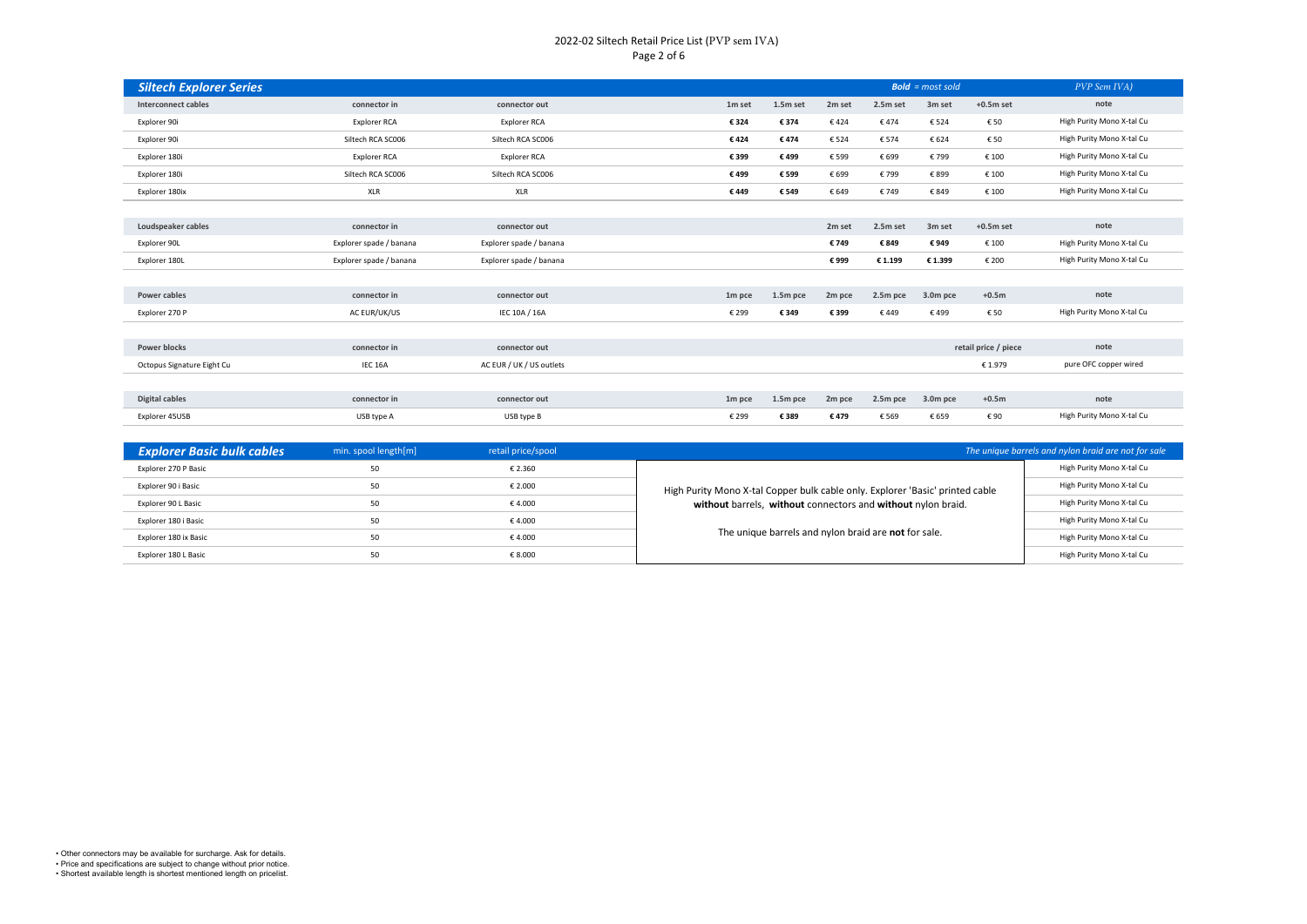## 2022-02 Siltech Retail Price List (excl VAT) Page 3 of 6

| <b>Siltech Classic Legend Series</b> |                    |                    |          |         |          |                    | $Bold = most sold$ | PVP Sem IVA) |                                       |
|--------------------------------------|--------------------|--------------------|----------|---------|----------|--------------------|--------------------|--------------|---------------------------------------|
| Interconnect cables                  | connector in       | connector out      | 75cm set | 1m set  | 1.5m set | 2 <sub>m</sub> set | 2.5m set           | $+0.5m$ set  | note                                  |
| Classic Legend 380i                  | Siltech RCA or XLR | Siltech RCA or XLR | € 655    | €785    | € 1.045  | €1.305             | € 1.565            | € 260        |                                       |
| Classic Legend 380i Phono            | Tac <sub>5</sub>   | Siltech RCA or XLR | € 1.034  | € 1.199 | €1.529   | €1.859             | € 2.189            | €330         | Tac 5 choose straight or angled model |
| Classic Legend 680i                  | Siltech RCA or XLR | Siltech RCA or XLR | € 1.105  | € 1.350 | € 1.840  | € 2.330            | € 2.820            | €490         |                                       |
| Classic Legend 680i Phono            | Tac 5              | Siltech RCA or XLR | €1.522   | € 1.789 | € 2.324  | € 2.859            | € 3.394            | € 535        | Tac 5 choose straight or angled model |
| Classic Legend 880i                  | Siltech RCA or XLR | Siltech RCA or XLR | € 1.875  | € 2.250 | € 3.000  | € 3.750            | €4.500             | €750         |                                       |
| Classic Legend 880i Phono            | Tac 5              | Siltech RCA or XLR | € 2.055  | € 2.450 | € 3.240  | €4.030             | €4.820             | € 790        | Tac 5 choose straight or angled model |

### *Other connectors might be available on request*

| connector in        | connector out       | 75cm set   | 1m set             | 1.5m set | 2 <sub>m</sub> set | 2.5m set    | $+0.5m$ set | note                                     |
|---------------------|---------------------|------------|--------------------|----------|--------------------|-------------|-------------|------------------------------------------|
| Siltech RCA adaptor | Siltech RCA adaptor | € 1.134    | € 1.359            | € 1.809  | € 2.259            | € 2.709     | €450        | G9 silver-gold ground wire + RCA filter  |
| Siltech XLR adaptor | Siltech XLR adaptor | € 1.234    | € 1.459            | € 1.909  | € 2.359            | € 2.809     | €450        | G9 silver-gold ground wire + XLR filter  |
|                     |                     |            |                    |          |                    |             |             |                                          |
| connector in        | connector out       | $1.5m$ set | 2 <sub>m</sub> set | 2.5m set | 3 <sub>m</sub> set | $+0.5m$ set | +bi-wire    | note                                     |
| SSP006 / SB006      | SSP006 / SB006      | € 1.319    | € 1.579            | € 1.839  | € 2.099            | € 260       | € 170       | Siltech gold-plated spades or bananas    |
| SSP007 / SB007      | SSP007 / SB007      | € 2.159    | € 2.649            | € 3.139  | €3.629             | €490        | € 250       | Siltech rhodium-plated spades or bananas |
| SSP007 / SB007      | SSP007 / SB007      | € 3.749    | €4.499             | € 5.249  | € 5.999            | €750        | € 300       | Siltech rhodium-plated spades or bananas |
|                     |                     |            |                    |          |                    |             |             |                                          |

#### *Other connectors might be available on request*

| Jumper cables                         | connector in                   | connector out                  | 15cm set           | 20cm set |         | 25cm set +5 cm stereo |         | note                                     |
|---------------------------------------|--------------------------------|--------------------------------|--------------------|----------|---------|-----------------------|---------|------------------------------------------|
| Classic Legend 380L jumper (set of 4) | gold-plated spade or banana    | gold-plated spade or banana    | € 399              | €434     | €469    | € 35                  |         | Siltech gold-plated spades or bananas    |
| Classic Legend 680L jumper (set of 4) | rhodium-plated spade or banana | rhodium-plated spade or banana | €479               | € 534    | € 589   | € 55                  |         | Siltech rhodium-plated spades or bananas |
| Classic Legend 880L jumper (set of 4) | rhodium-plated spade or banana | rhodium-plated spade or banana | € 569              | € 649    | €729    | € 80                  |         | Siltech rhodium-plated spades or bananas |
|                                       |                                |                                |                    |          |         |                       |         |                                          |
| Power cables                          | connector in                   | connector out                  | 1 <sub>m</sub> pce | 1.5m pce | 2m pce  | 2.5m pce              | $+0.5m$ | note                                     |
| Classic Legend 380P                   | AC EUR/US/UK/AU                | IEC 10A / 16A                  | € 599              | €799     | €999    | € 1.199               | € 200   | Wattgate gold-plated connectors          |
| Classic Legend 680P                   | AC EUR/US/UK/AU                | IEC 10A / 16A                  | €999               | € 1.309  | €1.619  | € 1.929               | € 310   | Furutech FI-11 Gold                      |
| Classic Legend 880P                   | AC EUR/US/UK/AU                | IEC 10A / 16A                  | € 1.299            | € 1.709  | € 2.119 | € 2.529               | €410    | Furutech FI-11 Gold                      |

#### *Other connectors might be available on request*

| <b>Power blocks</b>             | connector in               | connector out              |                    |                                 |         | retail price / piece | note                  |                             |
|---------------------------------|----------------------------|----------------------------|--------------------|---------------------------------|---------|----------------------|-----------------------|-----------------------------|
| Octopus Signature Eight AgAu G9 | IEC 16A                    | AC EUR / UK / US outlets   |                    | pure G9 silver-gold wired       | € 2.719 |                      | Specify AC type       |                             |
|                                 |                            |                            |                    |                                 |         |                      |                       |                             |
| Digital cables                  | connector in               | connector out              | 1 <sub>m</sub> pce | 1.5m pce                        | 2m pce  | 2.5m pce             | $+0.5m$               | note                        |
| Network Legend                  | RJ-45 (straight or angled) | RJ-45 (straight or angled) | € 799              | €974                            | € 1.149 | € 1.324              | € 175                 | Audio optimized, 100Base-TX |
| Classic Legend 380USB           | USB type A                 | USB type B                 | € 699              | € 864                           | €1.029  | € 1.194              | € 165                 | Max. 5 meters               |
| Classic Legend 380D             | Any mix Siltech RCA or BNC | Any mix Siltech RCA or BNC | € 529              | € 684                           | € 839   | €994                 | €155                  | Digital audio 75 ohm        |
| Classic Legend 380D             | <b>XLR</b>                 | <b>XLR</b>                 |                    | € 684<br>€ 839<br>€994<br>€ 529 |         | € 155                | Digital audio 110 ohm |                             |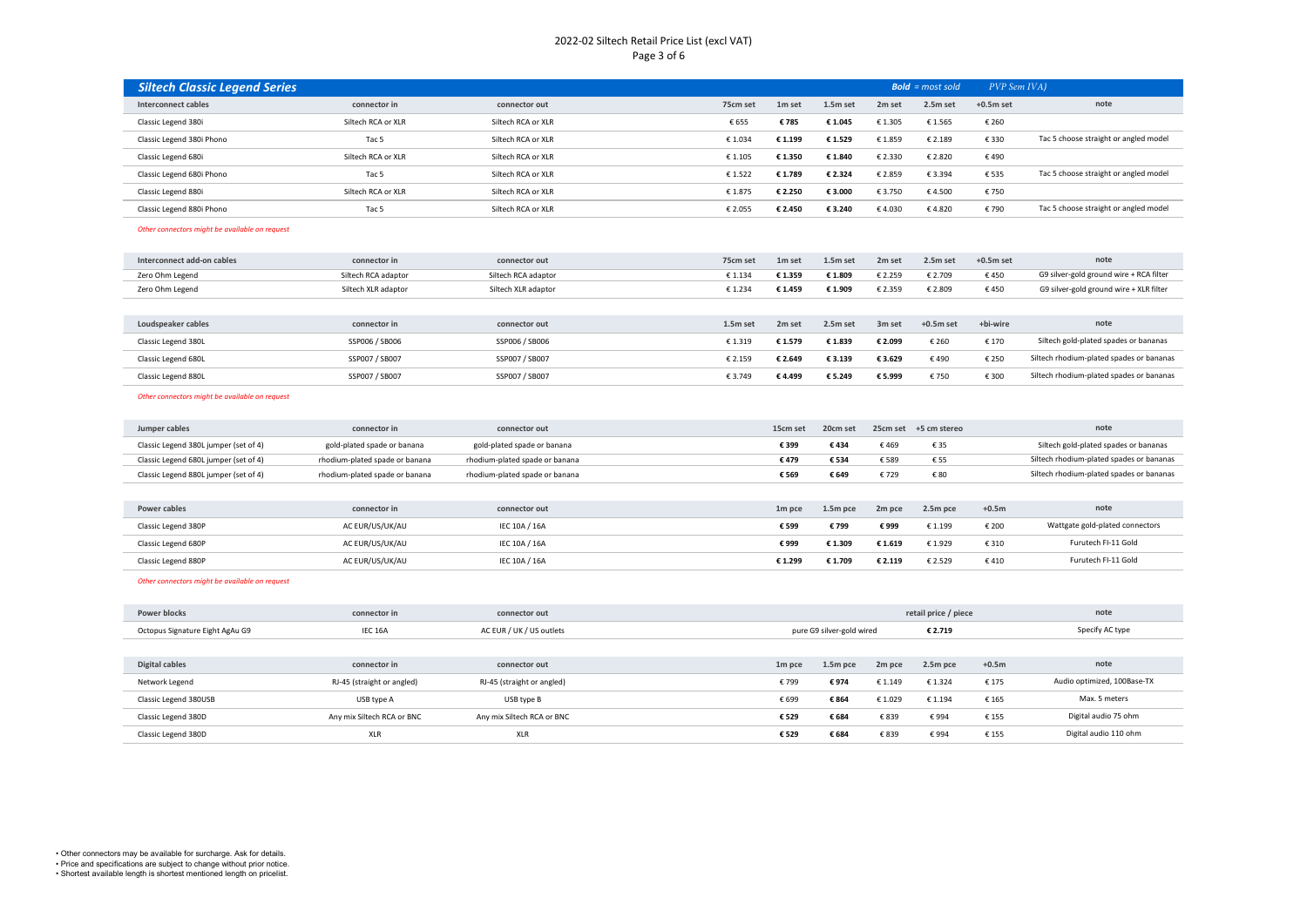## 2022-02 Siltech Retail Price List (excl VAT) Page 4 of 6

| <b>Siltech Royal Signature Series</b> |              |               |           |                    |          |                    | <b>Bold</b> = $most sold$ |                    | PVP Sem IVA |                       |                     |
|---------------------------------------|--------------|---------------|-----------|--------------------|----------|--------------------|---------------------------|--------------------|-------------|-----------------------|---------------------|
| <b>Interconnect cables</b>            | connector in | connector out | 0.75m set | 1 <sub>m</sub> set | 1.5m set | 2 <sub>m</sub> set | 2.5m set                  | 3 <sub>m</sub> set | $+0.5m$ set | metal parts:          | note                |
| Avondale II (phono)                   | Tac 5 $*$    | SST           | € 2.199   | € 2.694            | € 3.684  | €4.674             | €5.664                    | € 6.654            | €990        | gold + $\epsilon$ 400 | Pure G7 silver-gold |
| Princess                              | SST or XLR   | SST or XLR    | € 2.199   | € 2.694            | € 3.684  | €4.674             | €5.664                    | € 6.654            | €990        | gold + $\epsilon$ 400 | Pure G7 silver-gold |
| Queen                                 | SST or XLR   | SST or XLR    | € 3.739   | €4.729             | € 6.709  | € 8.689            | € 10.669                  | € 12.649           | € 1.980     | gold + $\epsilon$ 400 | Pure G7 silver-gold |
| Empress                               | SST or XLR   | SST or XLR    | € 5.499   | €7.039             | € 10.119 | € 13.199           | € 16.279                  | € 19.359           | € 3.080     | gold + $\epsilon$ 400 | Pure G7 silver-gold |
| <b>Empress Crown</b>                  | SST or XLR   | SST or XLR    | € 8.799   | € 10.999           | € 15.399 | € 19.799           | € 24.199                  | € 28.599           | €4.400      | silver/gold           | Mono X-tal Ag + G7  |
| <b>Empress Double Crown</b>           | SST or XLR   | SST or XLR    | € 11.880  | € 14.850           | € 20.790 | € 26.730           | € 32.670                  | €38.610            | € 5.940     | silver/gold           | Mono X-tal Ag + G7  |
| <b>Empress Crown Phono</b>            | Tac 5 $*$    | SST           | €9.349    | € 11.549           | € 15.949 | € 20.349           | € 24.749                  | € 29.149           | €4.400      | silver/gold           | Mono X-tal Ag + G7  |
| Empress Double Crown Phono            | Tac $5*$     | SST           | € 13.199  | € 16.169           | € 22.109 | € 28.049           | € 33.989                  | €39.929            | € 5.940     | silver/gold           | Mono X-tal Ag + G7  |

*\* Tac 5 is a standarized 5pin tonearm base connector available straight or angled! Sometime wrongly called Din*

| Loudspeaker cables          | connector in      | connector out     |      |         | 1.5m set  | 2 <sub>m</sub> set | 2.5m set | 3 <sub>m</sub> set | $+0.5m$ set | +bi-wire      | ext. metal parts      | note                |
|-----------------------------|-------------------|-------------------|------|---------|-----------|--------------------|----------|--------------------|-------------|---------------|-----------------------|---------------------|
| Prince                      | <b>WBT0610 Ag</b> | <b>WBT0610 Ag</b> |      | bananas | €5.169    | € 6.379            | €7.589   | €8.799             | € 1.210     | € 220         | gold + $\epsilon$ 475 | Pure G7 silver-gold |
| Prince                      | Siltech SSP005AM  | Siltech SSP005AM  | AgAu | spades  | €5.389    | € 6.599            | €7.809   | €9.019             | € 1.210     | €440          | gold + $\epsilon$ 475 | Pure G7 silver-gold |
| King                        | <b>WBT0610 Ag</b> | <b>WBT0610 Ag</b> |      | bananas | € 8.469   | € 10.669           | € 12.869 | € 15.069           | € 2.200     | € 220         | gold + $\epsilon$ 475 | Pure G7 silver-gold |
| King                        | Siltech SSP005AM  | Siltech SSP005AM  | AgAu | spades  | €8.689    | € 10.889           | €13.089  | € 15.289           | € 2.200     | €440          | gold + $\epsilon$ 475 | Pure G7 silver-gold |
| Emperor II                  | <b>WBT0610 Ag</b> | <b>WBT0610 Ag</b> |      | bananas | € 13.639  | € 17.599           | € 21.559 | € 25.519           | € 3.960     | € 220         | gold + $\epsilon$ 475 | Pure G7 silver-gold |
| Emperor II                  | Siltech SSP005AM  | Siltech SSP005AM  | AgAu | spades  | € 13.859  | € 17.819           | € 21.779 | € 25.739           | € 3.960     | €440          | gold + $\epsilon$ 475 | Pure G7 silver-gold |
| <b>Emperor Double Crown</b> | <b>WBT0610 Ag</b> | <b>WBT0610 Ag</b> |      | bananas | € 25.024  | € 32.449           | €39.874  | €47.299            | €7.425      | €524          | gold option           | Mono X-tal Ag + G7  |
| Emperor Double Crown        | SSP005AM          | SSP005AM          | AgAu | spades  | € 25.244  | € 32.669           | €40.094  | €47.519            | € 7.425     | €744          | gold option           | Mono X-tal Ag + G7  |
|                             |                   |                   |      |         |           |                    |          |                    |             |               |                       |                     |
| Jumper cables               | connector 1       | connector 2       |      |         | 10 cm set | 15cm set           | 20cm set | 25cm set           | 30cm set    | +10 cm stereo |                       | note                |
| Prince Jumper set           | <b>WBT0610 Ag</b> | <b>WBT0610 Ag</b> |      |         | € 638     | € 759              | € 880    | €1.001             | € 1.122     | € 242         | set of 4              | Pure G7 silver-gold |
| Prince Jumper set           | <b>WBT0610 Ag</b> | SSP005AM          |      |         | €748      | € 869              | €990     | €1.111             | €1.232      | € 242         | set of 4              | Pure G7 silver-gold |

| Prince Jumper set               | <b>WBT0610 Ag</b> | SSP005AM          | € 748   | € 869   | €990    | € 1.111 | €1.232  | € 242   | set of 4 | Pure G7 silver-gold |
|---------------------------------|-------------------|-------------------|---------|---------|---------|---------|---------|---------|----------|---------------------|
| Prince Jumper set               | SSP005AM          | SSP005AM          | € 858   | €979    | € 1.100 | €1.221  | € 1.342 | € 242   | set of 4 | Pure G7 silver-gold |
| King Jumper set                 | <b>WBT0610 Ag</b> | <b>WBT0610 Ag</b> | € 836   | € 1.056 | € 1.276 | € 1.496 | € 1.716 | €440    | set of 4 | Pure G7 silver-gold |
| King Jumper set                 | <b>WBT0610 Ag</b> | SSP005AM          | €946    | € 1.166 | €1.386  | €1.606  | €1.826  | €440    | set of 4 | Pure G7 silver-gold |
| King Jumper set                 | SSP005AM          | SSP005AM          | €1.056  | € 1.276 | € 1.496 | €1.716  | €1.936  | €440    | set of 4 | Pure G7 silver-gold |
| Emperor II Jumper set           | <b>WBT0610 Ag</b> | <b>WBT0610 Ag</b> | €1.188  | € 1.584 | € 1.980 | € 2.376 | € 2.772 | €792    | set of 4 | Pure G7 silver-gold |
| Emperor II Jumper set           | <b>WBT0610 Ag</b> | SSP005AM          | €1.298  | € 1.694 | € 2.090 | € 2.486 | € 2.882 | €792    | set of 4 | Pure G7 silver-gold |
| Emperor II Jumper set           | SSP005AM          | SSP005AM          | € 1.408 | € 1.804 | € 2.200 | € 2.596 | € 2.992 | €792    | set of 4 | Pure G7 silver-gold |
| Emperor Crown Jumper set        | <b>WBT0610 Ag</b> | <b>WBT0610 Ag</b> | €1.759  | € 2.309 | € 2.859 | €3.409  | € 3.959 | € 1.100 | set of 4 | Mono X-tal Ag + G7  |
| Emperor Crown Jumper set        | <b>WBT0610 Ag</b> | SSP005AM          | € 1.869 | € 2.419 | € 2.969 | €3.519  | €4.069  | € 1.100 | set of 4 | Mono X-tal Ag + G7  |
| Emperor Crown Jumper set        | SSP005AM          | SSP005AM          | €1.979  | € 2.529 | € 3.079 | €3.629  | €4.179  | € 1.100 | set of 4 | Mono X-tal Ag + G7  |
| Emperor Double Crown Jumper set | <b>WBT0610 Ag</b> | <b>WBT0610 Ag</b> | € 2.453 | € 3.196 | €3.938  | €4.681  | € 5.423 | € 1.485 | set of 4 | Mono X-tal Ag + G7  |
| Emperor Double Crown Jumper set | <b>WBT0610 Ag</b> | SSP005AM          | € 2.563 | € 3.306 | €4.049  | €4.791  | € 5.534 | € 1.485 | set of 4 | Mono X-tal Ag + G7  |
| Emperor Double Crown Jumper set | SSP005AM          | SSP005AM          | € 2.673 | € 3.416 | €4.158  | €4.901  | €5.643  | € 1.485 | set of 4 | Mono X-tal Ag + G7  |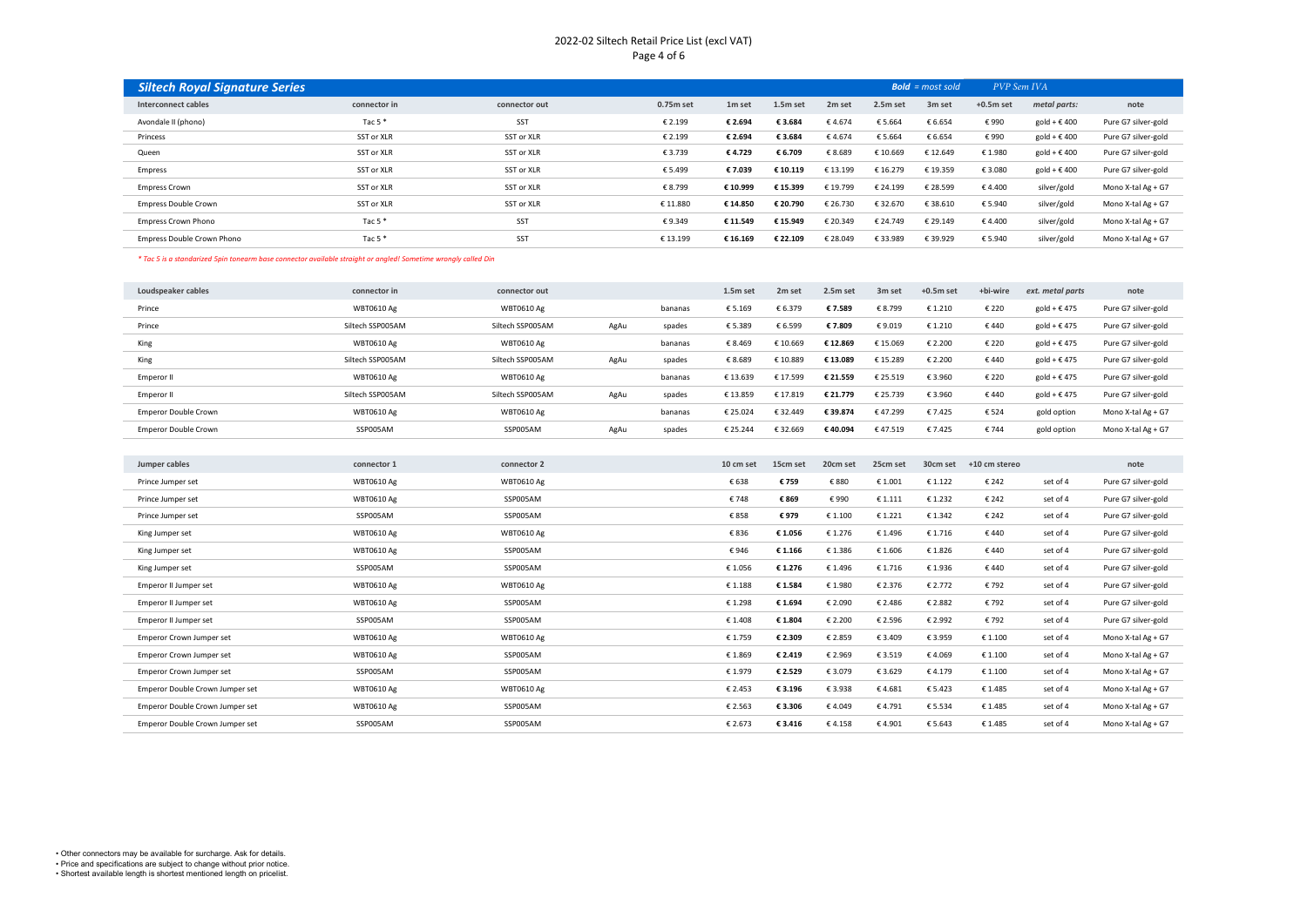## 2022-02 Siltech Retail Price List (excl VAT) Page 5 of 6

| <b>Siltech Royal Signature Series</b> |                                  |                                  |                    |          |         | <b>Bold</b> = most sold $PVP$ Sem IVA |         |                       |                       |
|---------------------------------------|----------------------------------|----------------------------------|--------------------|----------|---------|---------------------------------------|---------|-----------------------|-----------------------|
| Power cables                          | connector in                     | connector out                    | 1 <sub>m</sub> pce | 1.5m pce | 2m pce  | 2.5m pce                              | $+1.0m$ | ext. metal parts      | note                  |
| Ruby Hill II                          | AC EUR/UK/US Furutech Gold       | IEC 10A or IEC 16A Furutech Gold | € 1.319            | € 1.759  | € 2.199 | € 2.639                               | €880    | gold + $\epsilon$ 200 | Specify AC: EUR/US/UK |
| Ruby Mountain II                      | AC EUR/UK/US Furutech Gold       | IEC 10A or IEC 16A Furutech Gold | € 3.299            | €4.454   | €5.609  | € 6.764                               | € 2.310 | gold + € 240          | Specify AC: EUR/US/UK |
| Ruby Mountain II                      | AC EUR/UK/US Furu Rho Carb FI-50 | IEC 10A Furu Rho Carb EI-50      | € 3.666            | €4.821   | € 5.976 | € 7.131                               | € 2.310 | gold + € 240          | Specify AC: EUR/US/UK |
| Ruby Mountain II                      | AC EUR/UK/US Furu Rho Carb FI-50 | IEC 16A Furu Rho Carb FI-52      | € 3.666            | €4.821   | € 5.976 | € 7.131                               | € 2.310 | gold + $\epsilon$ 240 | Specify AC: EUR/US/UK |
| Ruby Double Crown                     | AC EUR/UK/US Furu Rho Carb FI-50 | IEC 10A Furu Rho Carb FI-50      | € 5.500            | €7.233   | €8.965  | E 10.698                              | € 3.465 | gold + € 240          | Mono X-tal Ag         |
| Ruby Double Crown                     | AC EUR/UK/US Furu Rho Carb FI-50 | IEC 16A Furu Rho Carb FI-52      | € 5.500            | €7.233   | €8.965  | € 10.698                              | € 3.465 | gold + € 240          | Mono X-tal Ag         |
|                                       |                                  |                                  |                    |          |         |                                       |         |                       |                       |

| <b>Power blocks</b>                     | connector in               | connector out                             |                                  |                |          |                          |          | retail price / piece |              | note                  |                  |
|-----------------------------------------|----------------------------|-------------------------------------------|----------------------------------|----------------|----------|--------------------------|----------|----------------------|--------------|-----------------------|------------------|
| Octopus Double Crown                    | IEC 16A                    | AC EUR / UK / US outlets                  |                                  |                |          | pure Mono X-tal Ag wired |          | € 6.169              |              |                       | Specify AC type  |
|                                         |                            |                                           |                                  |                |          |                          |          |                      |              |                       |                  |
| Network cables                          | connector in               | connector out                             | 1 <sub>m</sub> pce               | 1.5m pce       | 2m pce   | 2.5m pce                 | 3m pce   | 3.5m pce             | $+1.0m$      |                       | note             |
| Network Crown                           | RJ-45 (straight or angled) | RJ-45 (straight or angled)                | € 1.349                          | €1.574         | € 1.799  | € 2.024                  | € 2.249  | € 2.474              | €450         |                       | Mono X-tal Ag    |
|                                         |                            |                                           |                                  |                |          |                          |          |                      |              |                       |                  |
| <b>USB cables</b>                       | connector in               | connector out                             |                                  | 1 <sub>m</sub> | 2m       | 3m                       | 4m       | 5m                   | $+1.0m$      | ext. metal parts      | note             |
| Golden Universal II                     | USB type A                 | USB type B                                |                                  | €1.600         | € 2.100  | € 2.600                  | € 3.100  | € 3.600              | € 500        | gold + € 200          | Ultra High End   |
| Golden Universal Crown                  | USB type A                 | USB type B                                |                                  | €5.000         | € 8.000  | € 11.000                 | € 14.000 | € 17.000             | € 3.000      | gold + $\epsilon$ 200 | Ultra High End   |
|                                         |                            |                                           |                                  |                |          |                          |          |                      |              |                       |                  |
| Digital / Video cables                  | connector in               | connector out                             | 1 <sub>m</sub> pce               | 1.5m pce       | 2m pce   | 2.5m pce                 | 3m pce   | 3.5m pce             | $+1.0m$      | ext. metal parts      | note             |
| Golden Ridge II                         | Any mix BNC and SST        |                                           | €1.319                           | €1.814         | € 2.309  | € 2.804                  | €3.299   | € 3.794              | €990         | gold + $\epsilon$ 200 | High precision   |
| Golden Ridge II (110 Ohm)               | <b>XLR</b>                 | XLR                                       | €1.319                           | €1.814         | € 2.309  | € 2.804                  | €3.299   | € 3.794              | €990         | gold + $\epsilon$ 200 | High precision   |
| Golden Eagle 75 (75 Ohm)                | Any mix BNC and SST        |                                           | € 2.639                          | €3.464         | €4.289   | €5.114                   | €5.939   | € 6.764              | € 1.650      | gold + $\epsilon$ 240 | Ultra Low Jitter |
| Golden Eagle II (110 Ohm)               | <b>XLR</b>                 | XLR                                       | € 2.639                          | €3.464         | €4.289   | € 5.114                  | €5.939   | € 6.764              | € 1.650      | gold + € 240          | Ultra Low Jitter |
| Golden Eagle 75 Double Crown (75 Ohm)   | Any mix BNC and SST        |                                           | € 6.599                          | € 8.662        | € 10.724 | € 12.787                 | € 14.849 | € 16.912             | €4.125       | gold + $\epsilon$ 240 | Mono X-tal Ag    |
| Golden Eagle 110 Double Crown (110 Ohm) | <b>XLR</b>                 | XLR                                       | € 6.599                          | € 8.662        | € 10.724 | € 12.787                 | € 14.849 | € 16.912             | €4.125       | gold + $\epsilon$ 240 | Mono X-tal Ag    |
|                                         |                            |                                           |                                  |                |          |                          |          |                      |              |                       |                  |
| <b>Headphone cable</b>                  |                            | connector in                              | connector out                    |                |          | 2m pce                   | 2.5m pce | 3m pce               | +0.5m stereo |                       | note             |
| Douglass Cassing                        |                            | 3 E /3 E /4 A /C 3Emm include 3y VLD male | Apple back de back a concertaint |                |          | 0.130                    | 0.1300   | $C = C$              | 0.200        |                       |                  |

| Headphone cable | connector in                                           | connector out           | 2 <sub>m</sub> pce | 2.5m pce | 3 <sub>m</sub> pce | +0.5m stereo | note                                  |
|-----------------|--------------------------------------------------------|-------------------------|--------------------|----------|--------------------|--------------|---------------------------------------|
| Duchess Crown   | 2,5/3,5/4,4/6,35mm jack or 2x XLR male                 | Any headphone connector | € 1.100            | € 1.300  | E 1.500            | € 200        |                                       |
| Duchess Crown   | 2,5/3,5/4,4/6,35mm jack Furutech CF - carbon connector | Any headphone connector | € 1.170            | € 1.370  | € 1.570            | € 200        | Some special headphone connectors may |
| Duchess Crown   | 4,4mm Pentaconn High Grade                             | Any headphone connector | € 1.272            | € 1.472  | € 1.672            | € 200        | have longer lead times                |
| Duchess Crown   | 2 x XLR-M Furutech CF-601MR Carbon                     | Any headphone connector | € 1.400            | € 1.600  | E 1.800            | € 200        |                                       |
|                 |                                                        |                         |                    |          |                    |              |                                       |